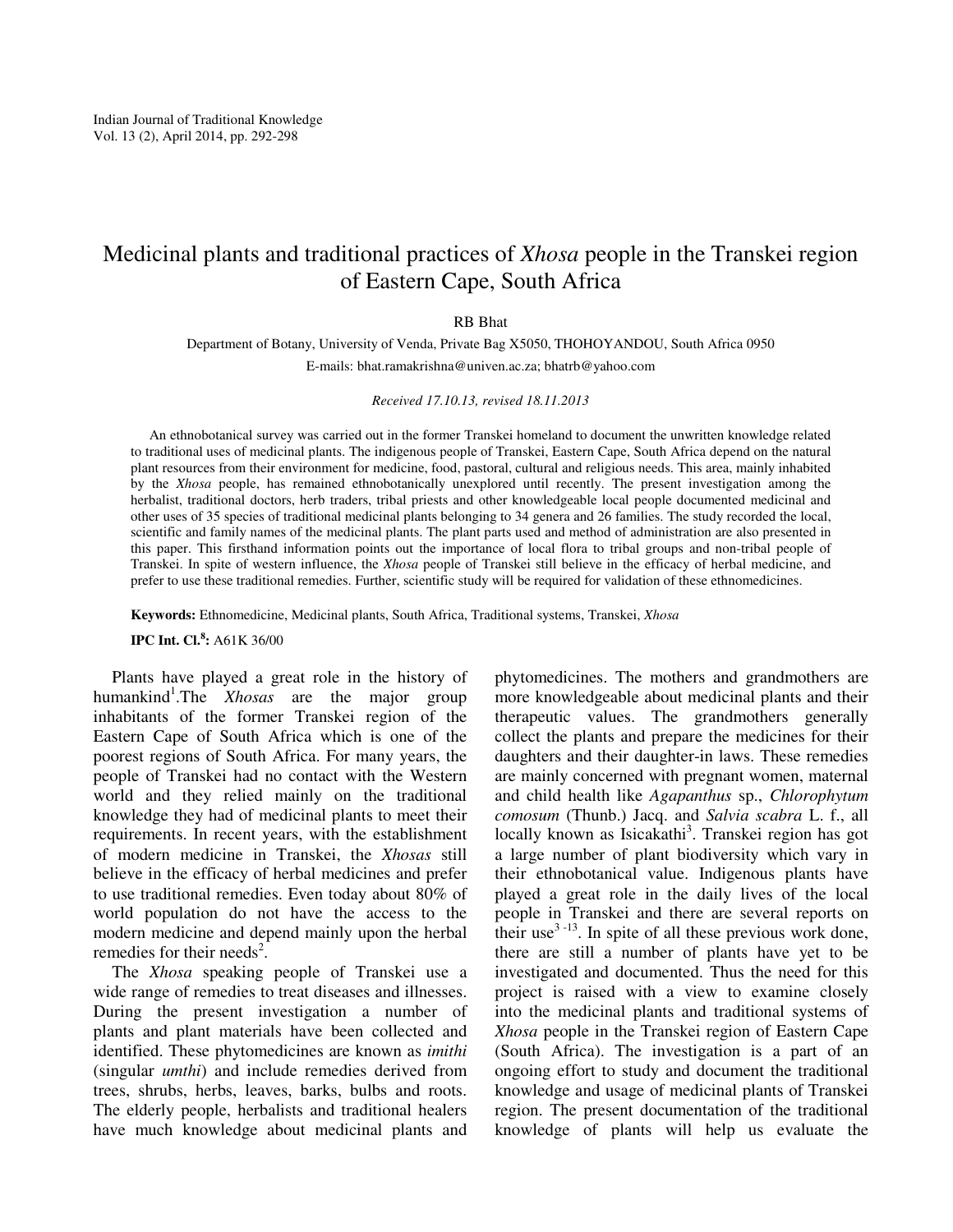dynamics of the biodiversity of this region and facilitate the conservation of medicinal plants for the future studies.

## **Methodology**

The investigation was carried out in 15 districts of Transkei during different seasons for a period of 3 yrs (2007-2010). The Transkei region coordinates are 31° 44′ 39.22″ S 28° 39′ 57.88″ E. The Transkei consists of a total area covering  $45,000 \text{ km}^2$ . The majority of the population is *Xhosa* speaking. The total population of the Transkei estimate of 1982 puts the number at about 2.3 million (http://en.wikipedia.org/wiki/Transkei).

During each visit, plants were collected from different parts of the regions, a detailed field notes were taken on the medicinal plants and uses of phytomedicines, following the suggestions of Croom  $14$ , Bhat<sup>15</sup> and Martin<sup>16</sup>. The information was obtained through a series of interviews with elderly villagers, rural and urban people, traditional doctors and herbalists. Traditional medical practitioners do not have organized controlled environment like hospitals do. As a result, it was not possible to record the response to the drug therapy as patients were not easily and readily available for the interviews at the time of documentation. The plant specimens were collected using standard procedures and identification of the plants was done with the aid of floristic and related works of southern Africa $17,18$ . The collected specimens were prepared and deposited at the University of Transkei (now Walter Sisulu University) Herbarium, in the Department of Botany. The valid Botanical name with plant authority was verified with the assistance of The Plant List Org.

## **Results**

The present investigation among the herbalists, traditional doctors, herb traders, tribal priests and other knowledgeable local people recorded medicinal and other uses of 35 plant species. Based on the interviews conducted, it is evident that the knowledge about the use of plants and herbal products is limited mainly to traditional healers, herbalists, traditional doctors and elderly people living in rural areas. The curative art of herbal medicines, however, is limited to a number of families with some sanctity and secrecy. In **Table 1** plant species are alphabetically arranged and the data presented in the following sequence: binomial nomenclature, voucher specimen number, local name in *Xhosa* (X) and English (E), family, ailment/diseases, plant parts used and information on uses and method of use.

Thirty five medicinal plants used for various ailments were recorded during my present ethnobotanical survey. The diversity of medicinal plants in the botanical groups shows that the most important medicinal families are Asteraceae (7 species), Solanaceae (3 species) and Asparagaceae (2). The medicinal use of leaves is dominated over the roots, barks and stems. Stomach ailment was the one against which a high number of medicinal plants were prescribed, followed by skin , fever, purgative, anti-inflammation, nausea, snake bite, insecticide, TB, eye infection, rheumatism, cancer, etc. *Olea europaea* subsp. *africana* is commonly used for blood pressure, while *Hypoxis hemerocallidea* is a popular herbal remedy for tuberculosis and cancer.

#### **Discussion**

The medicinal plants are mainly used in making infusions and decoctions or poultices to be taken orally or applied externally. Some plants are used as a source of scepters for healing ceremonies and driving away the bad spirits. The traditional *Xhosa* medical practices go far beyond the limits of pure empirical scientific study, appeasing the ancestral spirits, amathongo, is an integral part of *Xhosa* medicine<sup>19,20</sup>. Recently similar observations have also been made among the *Jah Hut* tribe in Malaysia<sup>21</sup>. According to *Xhosa* healer, it is the 'person' who is ill, not one of his organs. Hence, a medicine given to heal a particular disease has also an esoteric aspect that comforts and strengthens the patient as well<sup>5</sup>. The medicinal plants are also used to treat complicated and major diseases like arthritis, tuberculosis, cancer, bone fracture, etc. However, the treatment of complex diseases is still confined to mostly practicing herbalists or to certain family members of the traditional healers who directly inherit the knowledge from their forefathers. The curative art is always kept with sanctity and some secrecy. It is also believed that the efficacy of phytomedicine will be lost if revealed to other people. It conforms to the study made in other parts of the world<sup>15,19,20</sup>. The knowledge and use of herbal medicines are also linked with supernatural and spiritual powers. Some of the preparations and remedies are followed by rituals such as sacrificing the birds and animals and chanting of incantations. It conforms to the observations made by Bhat *et al.*<sup>15,20,22</sup> and Jain & Borthakur<sup>23</sup>. It is also believed that complex diseases are attributed to the spell of evil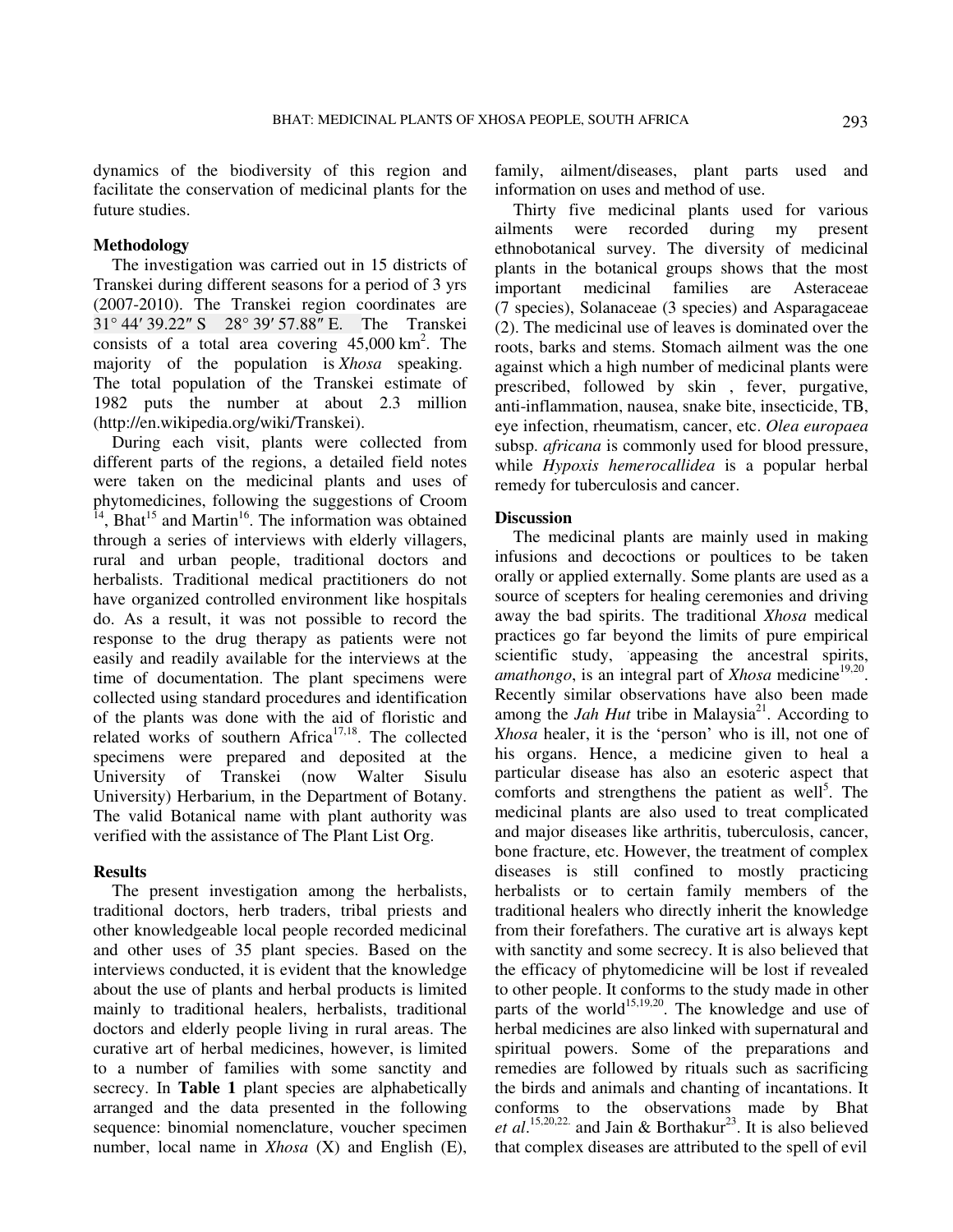|   | Scientific name &<br>Voucher Number                  | Local name Xhosa $(X)$ ,<br>English $(E)$                  | Family         | Ailment/diseases                           | Parts and mode of use/uses                                                                                                                                                                                                                                                        |
|---|------------------------------------------------------|------------------------------------------------------------|----------------|--------------------------------------------|-----------------------------------------------------------------------------------------------------------------------------------------------------------------------------------------------------------------------------------------------------------------------------------|
|   | 1 Acacia mearnsii De<br>Wild.(RBB 164)               | idywabasi $(X)$                                            | Fabaceae       | Stomachache                                | Bark- a small amount of bark is<br>ground, and given with water<br>thrice a day.                                                                                                                                                                                                  |
|   | 2 Acridocarpus natalitius<br>A. Juss. (RBB 292)      | Moth-fruit $(X)$ ,<br>the binder (E)                       | Malpighiaceae  | Skin allergy                               | Leaves- handful of leaves are<br>used in cold or warm water as<br>body washing and for skin<br>allergy.                                                                                                                                                                           |
|   | 3 Acokanthera oppositifolia<br>(Lam.) Codd (RBB 312) | iNtlungunyembe $(X)$ ,<br>Bushman's Poison (E)             | Apocynaceae    | Gastric                                    | Leaves- a few washed leaves<br>problems are chewed and the<br>juice is consumed twice a day for<br>a week to cure gastric related<br>problems.                                                                                                                                    |
|   | 4 Alepidea amatymbica<br>Eckl. & Zeyh.<br>(RBB 68)   | Iqwili $(X)$ ;<br>Larger tinsel (E)                        | Apiaceae       | Fever                                      | underground<br>Stem-<br>stem is<br>grated, boiled with milk and<br>flower used daily twice for a<br>week.                                                                                                                                                                         |
|   | 5 Aloe ferox Mill.                                   | iKhala (X); Bitter Aloe,<br>Red Aloe (E)                   | Asparagaceae   | Stomachache<br>Purgative                   | Leaves-approximately three                                                                                                                                                                                                                                                        |
|   | 6 Aloe arborescens Mill.<br>(RBB 160)                | ikalene $(X)$ ;<br>Krantz aloe(E)                          | Asparagaceae   | Constipation<br>Stomachache<br>Child birth | Anti- inflammatory Leaves- small pieces of leaves<br>are mixed with chicken feed as<br>anti- inflammatory herb.<br>an<br>Two-three spoons of leaf gel is<br>orally to cure<br>taken<br>the<br>constipation and stomach ache.<br>The leaf mucilage is also used in<br>child birth. |
|   | 7 Artemisia afra Jacq. ex<br>Willd. (RBB 122)        | umhlonyane $(X)$<br>African wormwood,<br>wild wormwood (E) | Asteraceae     | Cough Enemas                               | Leaves- a few leaves are boiled<br>with water and then filtered<br>using a clean cloth. The leaf<br>decoction is given three times a<br>day for a week, cures coughs and<br>asthma. Stem and root based<br>decoction is taken orally for<br>enemas.                               |
|   | 8 Bidens pilosa L.<br>(RBB 238)                      | Inongwe $(X)$ , Spanish<br>needles, Black jack (E)         | Asteraceae     | Arthritis                                  | Leaves- 1/4 a cup of leaf<br>decoction is taken twice a day to<br>cure arthritis. Young leaves and<br>stems are also consumed as a<br>potherb.                                                                                                                                    |
| 9 | Capsicum fructescens L.<br>(RBB 108)                 | Tshilisi $(X)$ , Chili $(E)$                               | Solanaceae     | Fever                                      | Fruit- a fully mature fruit is<br>added to a hot cup of tea and<br>consumed to cure fever.                                                                                                                                                                                        |
|   | 10 Chenopodium<br>ambrosioides L.<br>(RBB87)         | Imbikicane $(X)$ ;<br>Wild Spinach (E)                     | Chenopodiaceae | Insecticide                                | Seeds-crushed seeds are boiled<br>with water and the liquid is used<br>as an insecticide. Young leaves<br>are used as wild vegetable.                                                                                                                                             |
|   | 11 Gazania krebsiana Less.<br>(RBB 66)               | Matlapaneng $(X)$ ;<br>Terracotta gazania (E)              | Asteraceae     | Emetic                                     | Leaves- decoction prepared with<br>a handful of leaves taken orally<br>as an emetic.                                                                                                                                                                                              |
|   | 12 Grewia occidentalis L.<br>(RBB 227)               | umNqabaza,<br>Uhlolo $(X)$                                 | Malvaceae      | Childbirth<br>Wound<br>Sterility           | Roots- are used for childbirth.<br>Plant- the entire plant is used for<br>treating sterility/impotency. Bark-<br>crushed bark is used for treating<br>wounds.                                                                                                                     |

Table 1-Medicinal plants and traditional practices of *Xhosa* people in the Transkei region Eastern Cape (South Africa)

(*Contd*.)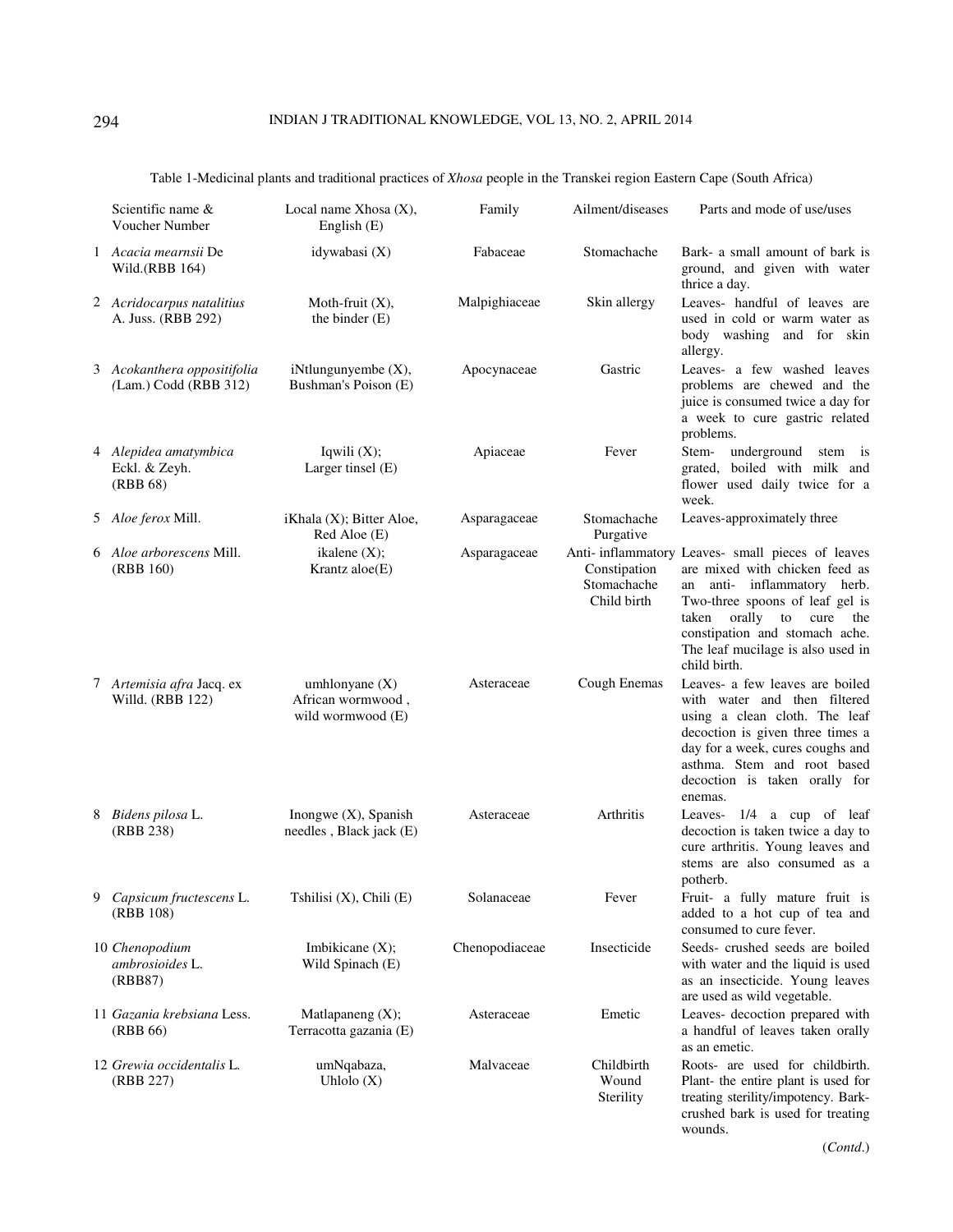| Scientific name &<br>Voucher Number                                        | Local name Xhosa $(X)$ ,<br>English (E)                   | Family                    | Ailment/diseases               | Parts and mode of use/uses                                                                                                                                                                     |
|----------------------------------------------------------------------------|-----------------------------------------------------------|---------------------------|--------------------------------|------------------------------------------------------------------------------------------------------------------------------------------------------------------------------------------------|
| 13 Gunnera perpensa L.<br>(RBB 225)                                        | <i>Iphuzi</i> $(X)$ ;<br>River pumpkin $(E)$              | Gunneraceae               | Menstrual pain<br>Constipation | Roots- a decoction prepared from<br>the roots is used to cure menstrual<br>pain. Stem- the crushed stem is<br>boiled with water and a glass of<br>decoction is drunk to treat<br>constipation. |
| 14 Helichrysum<br>pedunculatum<br>Hilliard & B.L.Burtt (RBB<br>84)         | Isicwe(X)                                                 | Asteraceae                | Circumcision<br>wound          | Leaves- used<br>to<br>treat<br>the<br>circumcision wound. Used as<br>dressing after circumcision to<br>prevent serious inflammation.                                                           |
| 15 Hypoxis hemerocallidea<br>Fisch., C.A.Mey. & Avé-<br>Lall.<br>(RBB 308) | Ixonyi(X);<br>Star flower $(E)$                           | Hypoxidaceae              | Tuberculosis<br>Cancer         | Root tuber- $\frac{1}{2}$ a glass of prepared<br>from the root tuber is oral given<br>for a period of 4-8 weeks to treat<br>TB and cancer.                                                     |
| 16 Hypoestes aristata (Vahl)<br>Sol. ex Roem. & Schult.<br>(RBB 324)       | uhlololwane $(X)$ ;<br>$Ribbon$ Bush $(E)$                | Acanthaceae               | Sore eyes                      | Leaves- leaf juice is used for<br>curing sore eyes. It is also used<br>to treat the broken legs of a calf.                                                                                     |
| 17 Mentha longifolia (L.) L.                                               | <i>Inixina</i> $(X)$ ;<br>Wild mint $(E)$                 | Lamiaceae                 | High BP<br>Nausea              | Leaves- raw leaves are consume<br>like Respiratory salads to cure<br>respiratory ailments and nausea.                                                                                          |
| 18 Nasturtium officinale R.Br<br>(RBB 81)                                  | Umsobo $(X)$ ;<br><i>Watercress</i> $(E)$                 | <b>Brassicaceae</b>       | Antiseptic                     | Whole plant- is used as an<br>antiseptic to wash the weeping<br>sores. Also used to remove spots<br>and blemishes from the skin.                                                               |
| 19 Nicotiana glauca Graham<br>(RBB 248)                                    | Icuba(X);<br>Wild Tobacco $(E)$                           | Solanaceae                | Headache                       | Leaves- the dried leaves are used<br>as fumitory to get rid of<br>headache.                                                                                                                    |
| 20 Olea europaea L.<br>subsp. africana (Mill.)<br>P.S.Green<br>(RBB 330)   | Umnquma $(X)$ ;<br>Wild olive $(E)$ .                     | Oleaceae                  | Blood pressure                 | Leaves and fruits- a decoction<br>prepared from the leaves and<br>fruits is used to treat the blood<br>pressure.                                                                               |
| 21 Oxalis corniculata L.<br>(RBB175)                                       | Umuncwane $(X)$ ;<br>$Creeping$ woodsorrel $(E)$          | Oxalidaceae               | Stomach                        | Leave- leaf juice is used as<br>cleaning and as purgative.                                                                                                                                     |
| 22 Pentanisia prunelloides<br>(Klotzsch) Walp.                             | isigcikamlilo $(X)$ ;<br>Wild verbena $(E)$               | Rubiaceae                 | Snakebite<br>Rheumatism        | Roots- root juice is used as a<br>remedy for snakebite. Decoction<br>prepared from the root is also<br>used for treating rheumatism.                                                           |
| 23 Phytolacca octandra L.<br>(RBB264)                                      | $Um$ -Inki $(X)$ ,<br>Pokeweed (E).                       | Phytolaccaceae            | Wounds                         | Fruits- fresh fruit juice is used to<br>and sores cure wounds and sores.                                                                                                                       |
| 24 Pittosporum viridiflorum<br>Sims<br>(RBB 113)                           | Pittosporaceae<br>Umkhwenkwe $(X)$ ;<br>Cheese wood $(E)$ | Fever                     | Chest                          | Bark- A ¼ cup of decoction<br>prepared from bark is given<br>orally thrice a day to cure the<br>fever. Root- two spoons of root<br>powder a day for a week is used<br>as aphrodisiac.          |
| 25 Plantago lanceolata L.<br>(RBB 255)                                     | Lamb's tongue<br>$Ribwort$ plantain $(E)$                 | Plantaginaceae<br>Earache | Headache                       | Leaves- small leaves are inserted<br>in the nostrils to heal headache.<br>Roots- root juice is used to cure                                                                                    |

Table 1—Medicinal plants and traditional practices of *Xhosa* people in the Transkei region Eastern Cape (South Africa)—(*contd*.)

*Ipesika (X); Peach (E)* 

earache. Rosaceae Sore eyes Leaves- handful of leaves boiled in approximately two liters of water, then cooled and filtered liquid is used to treat the sore eyes.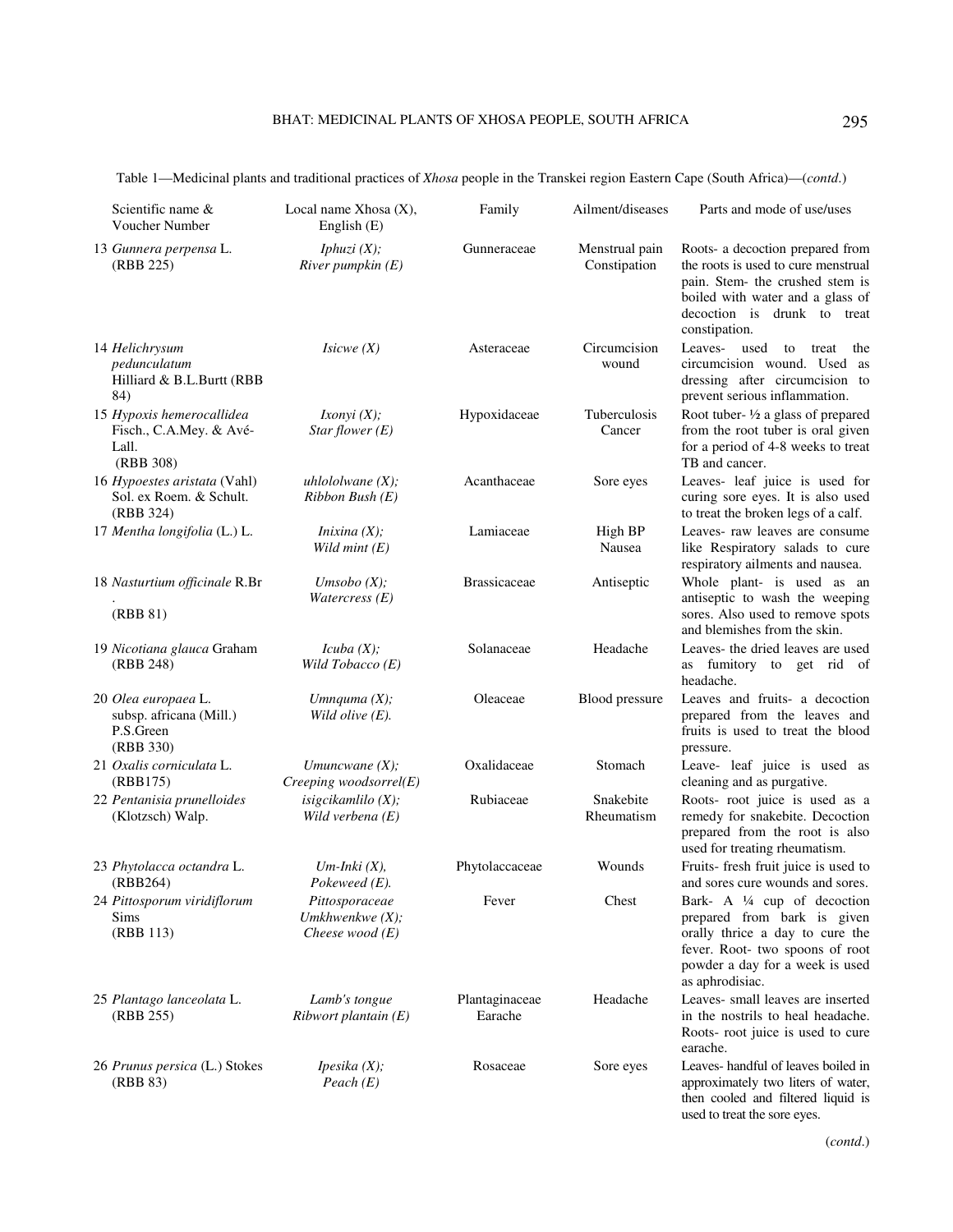| Scientific name $&$<br>Voucher Number                                 | Local name Xhosa $(X)$ ,<br>English $(E)$                       | Family          | Ailment/diseases                            | Parts and mode of use/uses                                                                                                                                                                                                                             |
|-----------------------------------------------------------------------|-----------------------------------------------------------------|-----------------|---------------------------------------------|--------------------------------------------------------------------------------------------------------------------------------------------------------------------------------------------------------------------------------------------------------|
| 27 Ricinus communis L.<br>(RBB166)                                    | Umhlakuva $(X)$ ;<br>Castor oil plant $(E)$                     | Euphorbiaceae   | Stomache                                    | Leaves- Fresh leaves are ground<br>and mixed with water. Small<br>quantity (50 ml is given orally to<br>treat the stomach ache. Crushed<br>leaves added with water are also<br>used to wash and cure the boils.                                        |
| 28 Scadoxus puniceus (L.)<br>Friis & Nordal<br>(RBB 253)              | Umphompo $(X)$ ;<br>Paintbrush lily $(E)$                       | Amaryllidoideae | Gall-sickness                               | Leaves- handful of crushed<br>leaves are added to the cattle<br>feed to treat sickness of gall<br>bladder related diseases cattle.<br>Bulb- juice prepared<br>from<br>crushed underground bulb is<br>used to treat the wounds.                         |
| 29 Schinus molle L<br>(RBB 115)                                       | Pepper tree $(E)$                                               | Anacardiaceae   | Toothache,<br>Fever                         | Leaves- a decoction prepared from<br>the leaves is used to gargle to cure<br>toothache. Leaves are also used in<br>steam bath to treat the fever.                                                                                                      |
| 30 Solanum aculeastrum<br>Dunal<br>(RBB 97)                           | Umthuma $(X)$ ;<br>Bitter-apple $(E)$                           | Solanaceae      | Impotence,<br>Umbalical cord.               | Roots- handful of crushed roots<br>are boiled an approximately two<br>liters of water. The decoction<br>thus prepared is orally taken by<br>males to cure the impotence. Ash<br>made of burnt roots is also used<br>to heal umbilical cord in infants. |
| 31 Sonchus asper (L.) Hill.<br>(RBB 64)                               | <i>Irhwabe</i> $(X)$ ; <i>Corky-bark</i><br>monkey-orange $(E)$ | Asteraceae      | Fever                                       | Leaves- a decoction prepared<br>stomach ailments from approximately two glasses<br>of water allowed to stand for an<br>hour and taken orally to cure<br>chronic stomach ache.                                                                          |
| 32 Strychnos cocculoides<br><b>Baker</b><br>(RBB 178)                 | Umnonono (X); Corky-bark<br>monkey-orange (E).                  | Loganiaceae     | Chronic<br>stomach ailments                 | Bark-approximately two spoons<br>grated bark is mixed with<br>approximately two glasses of<br>water allowed to stand for an<br>hour and taken orally to cure<br>chronic stomach ache.                                                                  |
| 33 Symphytum officinale L.<br>(RBB 82)                                | Comfrey $(E)$                                                   | Boraginaceae    | Bone fracture,<br>Bronchitis,<br>Pneumonia. | Leaves- a cup herbal infusion is<br>taken orally twice a day for a<br>period of three to four days to fast<br>cure of bone fracture, and also for<br>bronchitis and pneumonia.                                                                         |
| 34 Schistostephium<br>rotundifolium (DC.)<br>Fenzl ex Harv. (RBB 323) | <i>Iphungwane</i> $(X)$                                         | Asteraceae      | Fracture                                    | Stem & Leaves- Infusion of the<br>leaves is taken for fast healing of<br>a fracture.                                                                                                                                                                   |
| 35 Taraxacum officinale<br>Webb (RBB 236)                             | <i>Ihlaba</i> $(X)$ ; <i>Dandelion</i> $(E)$                    | Asteraceae      | Jaundice<br>Liver diseases                  | Leaves- Infusion made from the<br>fresh leaves is taken to treat<br>jaundice and liver related diseases.                                                                                                                                               |

Table 1—Medicinal plants and traditional practices of *Xhosa* people in the Transkei region Eastern Cape (South Africa)—(*contd*.)

spirits or due to the violation of laws of their gods. So the ultimate purpose of the rituals along with medicinal uses therefore, is to propitiate these gods. Nevertheless, the common and minor ailments are considered to be natural.

It has come to my notice during the field work that the vernacular names and uses of a given plant species may change from one place to another. Therefore, it was important that the names of the plants and plant specimens were collected from the same area. Long discussions in the field are time consuming though, but it was very useful in collecting correct plant specimens and fewer misunderstandings.

The present study has revealed that the current traditional medicinal practices of the *Xhosa* people can be divided under four categories.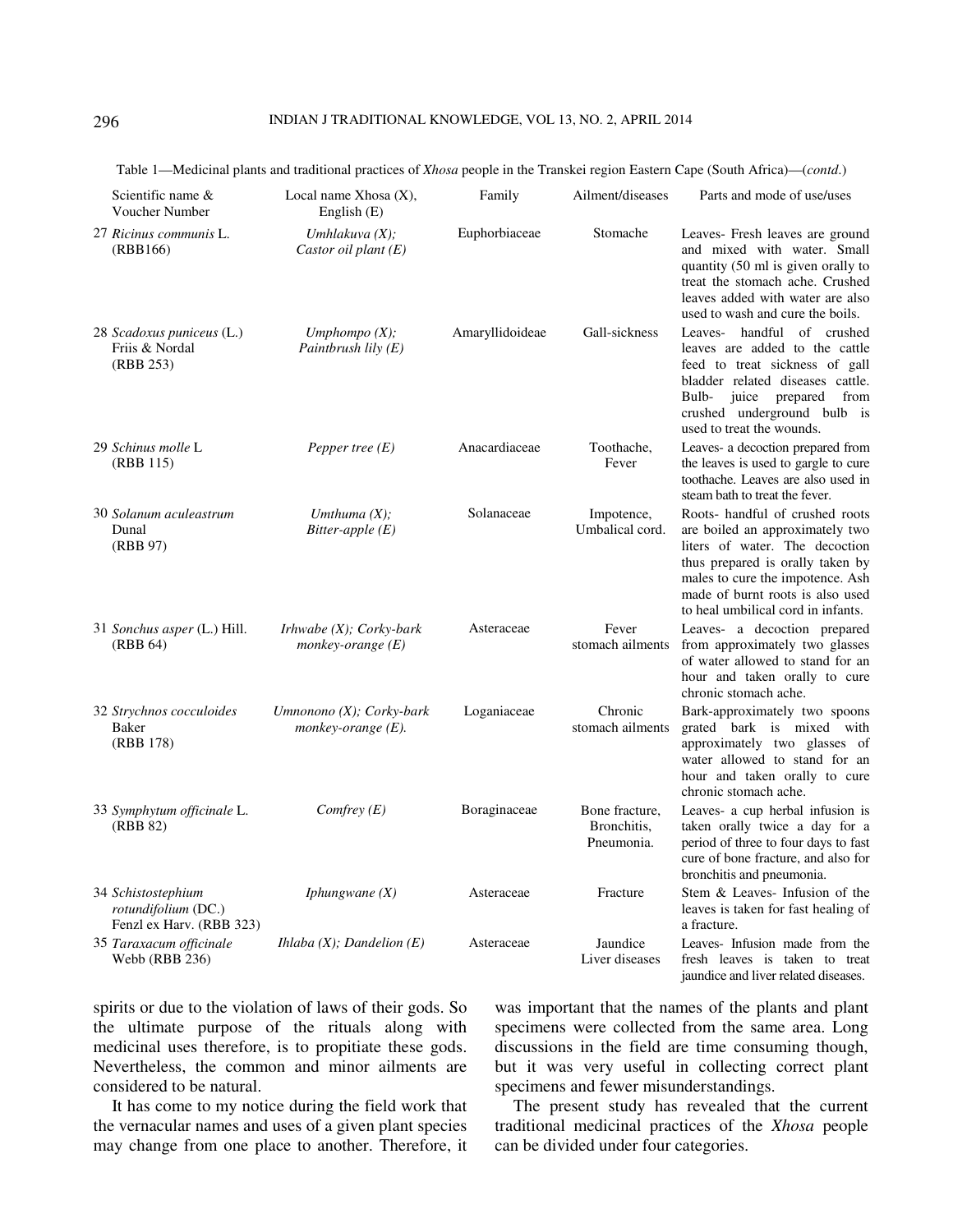1. Common remedies not followed by rituals, mostly practiced by common people. 2. Considered to be family secrets handed down from generation to generation- Herbalists. 3. Traditional doctors who are in touch with their ancestors and who divine the cause of disease as misfortunes or who acquire the knowledge of medicinal plants and their application from the ancestors in their dreams- called diviners known as '*amgaqirha*' in the *Xhosa* language. They are generally women<sup>6</sup>. 4. Traditional doctors who physically diagnose prescribe and sell the medicine for various diseases- True traditional doctors known as '*amaxwhele*' in the *Xhosa* language<sup>6</sup>. However, the present study paid attention to document the medicinal plant species used for traditional medicine to treat the sick people.

Ethnobotanical work is intended to bring to light the traditional knowledge about plant use and its cultural significance, in order to lead to better ways of natural resource exploitation or to propose their management according to their needs and anthropological characters of the human groups over which it is panned to intercede, as well as to the elements present in their environment<sup>24</sup>. The plant kingdom represents a source of food and medicine. Therefore, with the tendency in modern medicine to assimilate and re-assimilate natural remedies in common practice, under various forms, the potential of regional flora becomes very important<sup>25</sup>. The *Xhosa* people claim a high percentage of efficacy for plant remedies though, further scientific and clinical studies are required to validate this information.

From the perspective of plant diversity, 35 species of medicinal plants in 34 genera and 26 families were identified during the ethnomedicinal surveys. There is widespread use of medicinal plants that are used in stomach ailments, skin care, fever, anti-inflammation, nausea, purgative, etc. The common native species used are *Acacia mearnsii, Alepidea amatymbica*, *Aloe ferox, Aloe arborescens, Artemisia afra, Bidens pilosa, Gazania krebsiana, Grewia occidentalis, Helichrysum pedunculatum, Mentha longifolia, Nicotiana glauca, Olea europaea, Pentanisia prunelloides, Schinus molle, Solanum aculeastrum, Strychnos cocculoides, and Taraxacum officinale.*

The present investigation highlighted the biodiversity of medicinal plants used by the traditional medical practices among the *Xhosa* community of Transkei region of Eastern Cape, South Africa. Further scientific studies comprising of toxicological, food security, pharmaceutical, pharmacological and ecological studies are necessary to understand the dynamics and efficacy of traditional medicines. The present study on the use of herbal medicines will add the value of these medicinal plants and traditional practices of natural resources and highlight the significance of plant biodiversity on the healthcare and food security systems. It can also help the community understand their valuable natural resources.

## **Conclusion**

The present study has documented 35 plant species used as traditional medicines for various ailments/diseases. In spite of modern civilization and access to modern medicine the people of Transkei region still are dependent on the practice of traditional treatment. A great majority of *Xhosa* people strongly believe in their traditional medicine in spite of their educational background. The regional flora becomes very important as it is a great source of food and medicine for common people**.** The *Xhosa* people claim a high percentage of efficacies for plant remedies though; further scientific and clinical studies are required to validate this information.

#### **Acknowledgement**

The author sincerely expresses his gratitude to the people of *Xhosa* community who assisted in this investigation, and University of Venda, Thohoyandou, Republic of South Africa for financial assistance.

#### **References**

- 1 Qureshi RA, Ahmed I & Ishtiaq M, Ethnobotanical and Phytosociological studies of Tehsil Gujar Khan District Rawalpindi, *Asian J Plant Sci*, 5 (5) (2006) 890-893.
- 2 Wambebe CON, Natural Products in Developing Economy, In: *National workshop on natural products,* edited by Igbocchi AC & Osisigu IUW, **(**University Benin Press, Nigeria), 1990.
- 3 Bolofo RN & Johnson CT, The identification of "Isicakathi" and its medicinal use in Transkei, *Bothalia,* 18 (1998) 125-130.
- Simon C & Lamla M, Merging Pharmacopoeia: understanding the historical origins of incorporative pharmacopoeial processes among Xhosa healers in southern Africa, *J Ethnopharmacol,* 133 (1991) 237-242.
- 5 Lamla M, Traditional Healers and their Medicine, *Lumko occasional Paper* 2, Cacadu, Transkei, 1981, 59.
- 6 Hutchings A, Observations on plant usage in Xhosa and Zulu medicine, *Bothalia*, 19 (1989) 225-235.
- 7 Bhat RB & Jacobs TV, Traditional herbal medicine in Transkei, *J Ethnopharmacol,* 48 (1995) 7-12.
- 8 Bhat RB, Medicinal plants used in the Transkei region for the treatment of stomach disorders, *Phyton*, 63 (1/2) (1998) 51-55.